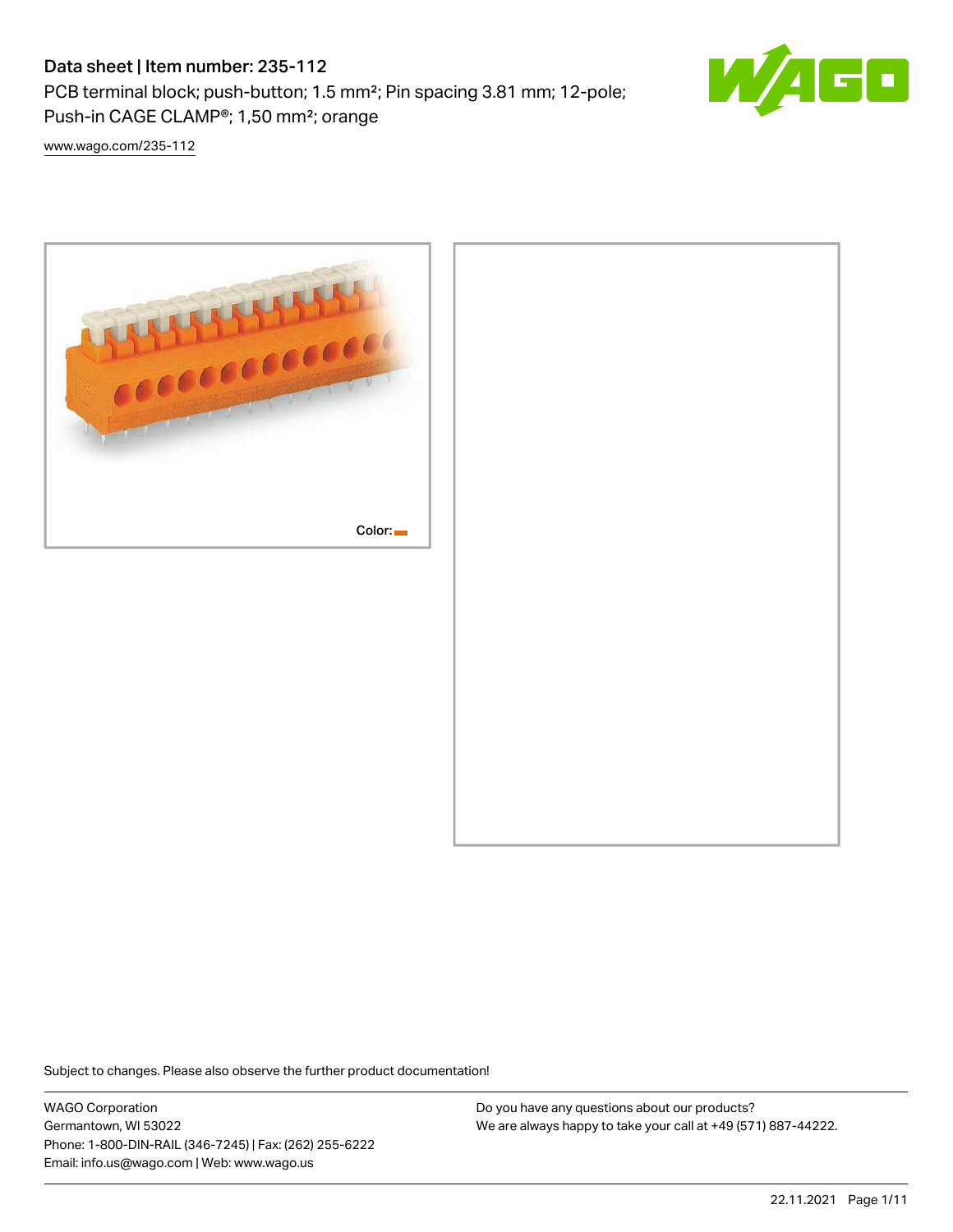

Dimensions in mm

 $L =$  (pole no. x pin spacing) + 1.5 mm

#### Item description

- **PCB terminal strips with push-buttons**
- $\blacksquare$ Push-in termination of solid and ferruled conductors
- $\blacksquare$ Convenient termination/removal of fine-stranded conductors via push-buttons

#### Data Notes

Variants: Other pole numbers

Subject to changes. Please also observe the further product documentation! Other colors

WAGO Corporation Germantown, WI 53022 Phone: 1-800-DIN-RAIL (346-7245) | Fax: (262) 255-6222 Email: info.us@wago.com | Web: www.wago.us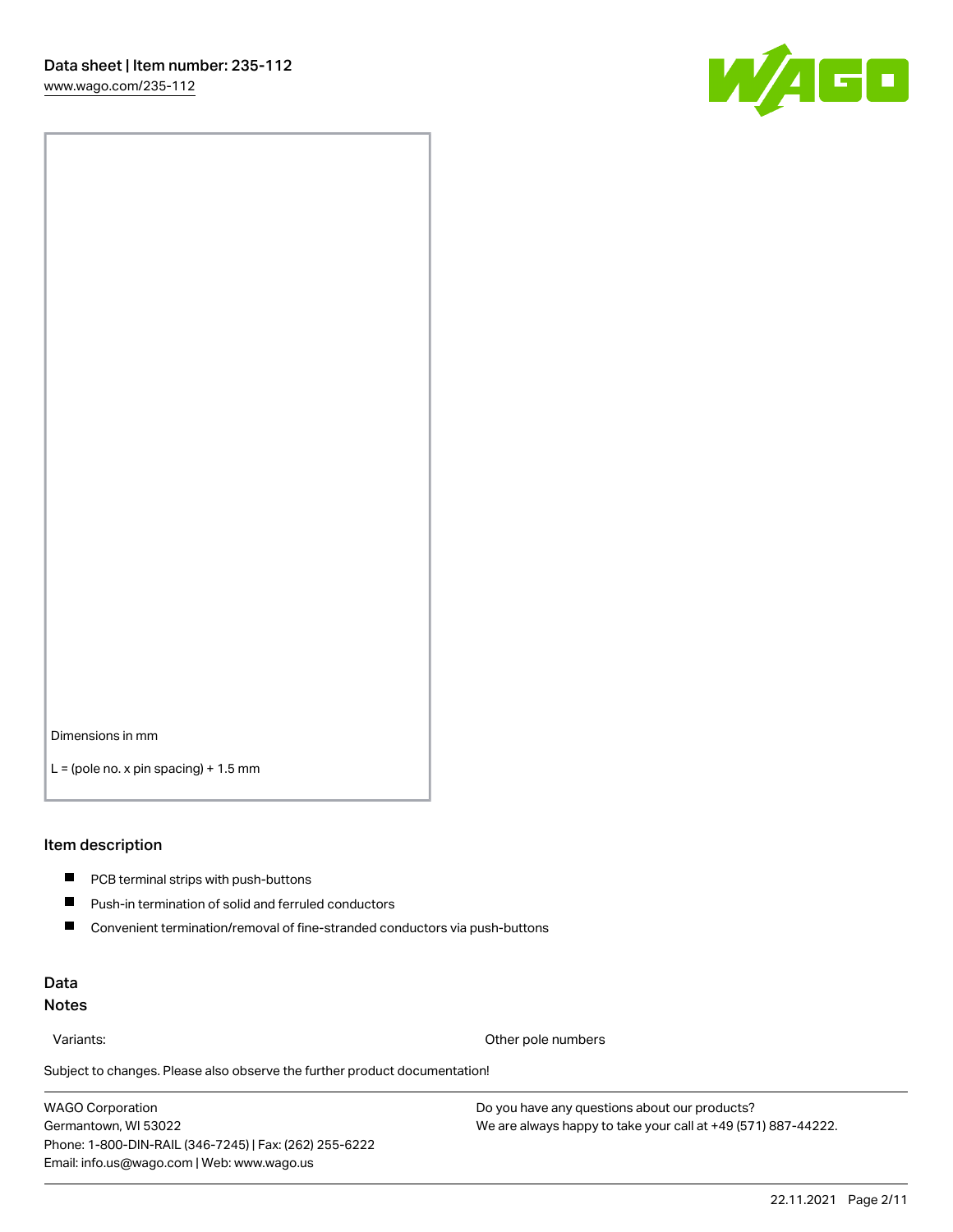

Other colors Mixed-color PCB connector strips Direct marking Other versions (or variants) can be requested from WAGO Sales or configured at https://configurator.wago.com/

#### Electrical data

#### IEC Approvals

| Ratings per                 | IEC/EN 60664-1                                                        |
|-----------------------------|-----------------------------------------------------------------------|
| Rated voltage (III / 3)     | 200 V                                                                 |
| Rated surge voltage (III/3) | 4 <sub>k</sub> V                                                      |
| Rated voltage (III/2)       | 320 V                                                                 |
| Rated surge voltage (III/2) | 4 <sub>k</sub> V                                                      |
| Nominal voltage (II/2)      | 500 V                                                                 |
| Rated surge voltage (II/2)  | 4 <sub>k</sub> V                                                      |
| Rated current               | 17.5A                                                                 |
| Legend (ratings)            | $(III / 2)$ $\triangle$ Overvoltage category III / Pollution degree 2 |

#### UL Approvals

| Approvals per                  | UL 1059 |
|--------------------------------|---------|
| Rated voltage UL (Use Group B) | 300 V   |
| Rated current UL (Use Group B) | 10 A    |
| Rated voltage UL (Use Group D) | 300 V   |
| Rated current UL (Use Group D) | 10 A    |

## CSA Approvals

| Approvals per                   | CSA   |
|---------------------------------|-------|
| Rated voltage CSA (Use Group B) | 300 V |
| Rated current CSA (Use Group B) | 10 A  |

#### Connection data

| Total number of connection points |  |
|-----------------------------------|--|
| Total number of potentials        |  |
| Number of connection types        |  |
| Number of levels                  |  |

.<br>Subject to changes. Please also observe the further product documentation!

WAGO Corporation Germantown, WI 53022 Phone: 1-800-DIN-RAIL (346-7245) | Fax: (262) 255-6222 Email: info.us@wago.com | Web: www.wago.us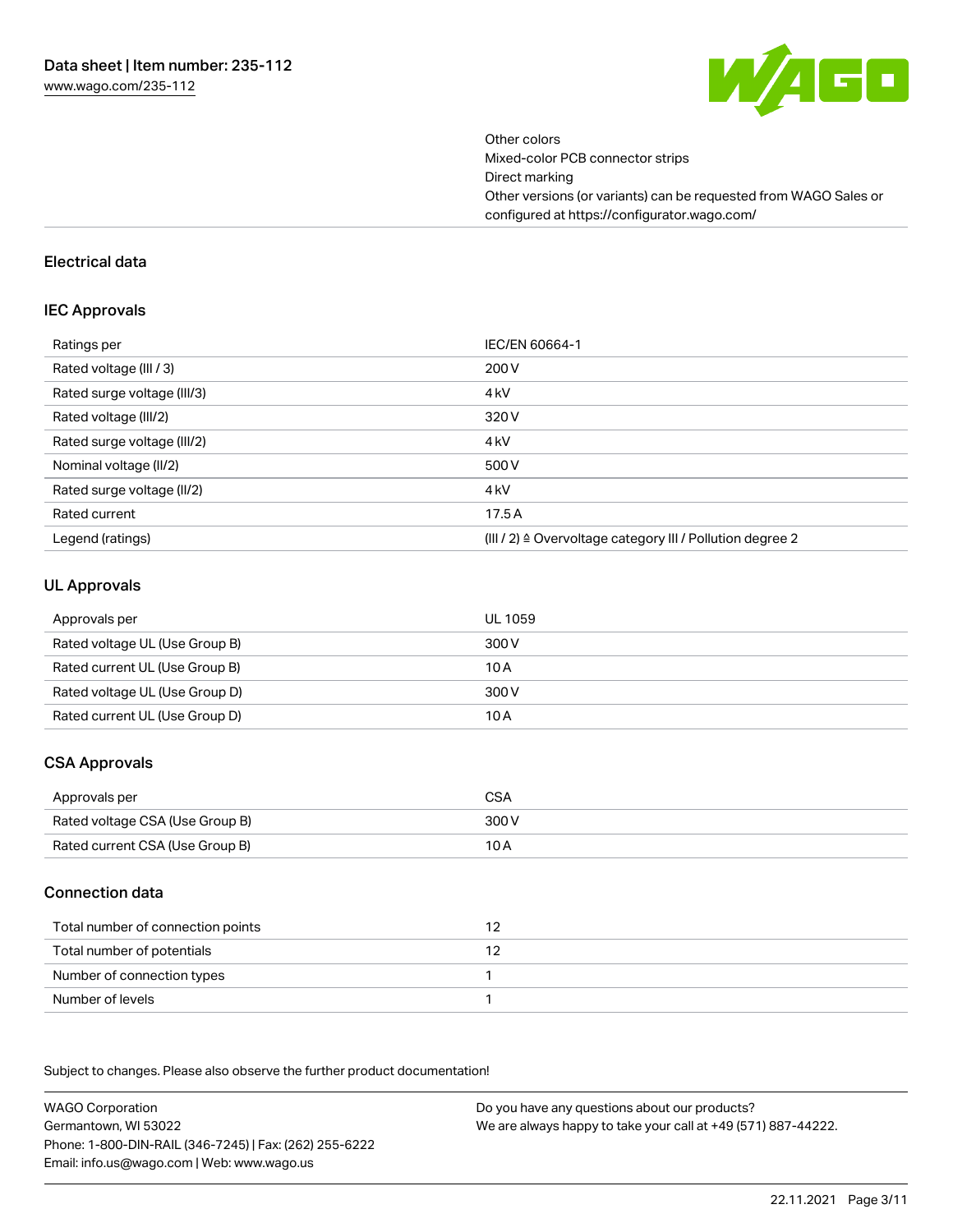[www.wago.com/235-112](http://www.wago.com/235-112)



## Connection 1

| Connection technology                             | Push-in CAGE CLAMP®                    |
|---------------------------------------------------|----------------------------------------|
| Actuation type                                    | Push-button                            |
| Solid conductor                                   | $0.51.5$ mm <sup>2</sup> / 20  16 AWG  |
| Fine-stranded conductor                           | $0.751.5$ mm <sup>2</sup> / 20  16 AWG |
| Fine-stranded conductor; with insulated ferrule   | $0.251$ mm <sup>2</sup>                |
| Fine-stranded conductor; with uninsulated ferrule | $0.251$ mm <sup>2</sup>                |
| Strip length                                      | $910$ mm $/0.350.39$ inch              |
| Conductor connection direction to PCB             | 0°                                     |
| Number of poles                                   | 12                                     |

# Physical data

| Pin spacing                          | 3.81 mm / 0.15 inch    |
|--------------------------------------|------------------------|
| Width                                | 47.22 mm / 1.859 inch  |
| Height                               | 19.1 mm / 0.752 inch   |
| Height from the surface              | 15.5 mm / 0.61 inch    |
| Depth                                | 12.5 mm / 0.492 inch   |
| Solder pin length                    | 3.6 <sub>mm</sub>      |
| Solder pin dimensions                | $0.4 \times 0.8$ mm    |
| Drilled hole diameter with tolerance | 1 <sup>(+0.1)</sup> mm |

## PCB contact

| PCB Contact                         | тнт                                      |
|-------------------------------------|------------------------------------------|
| Solder pin arrangement              | over the entire terminal strip (in-line) |
| Number of solder pins per potential |                                          |

#### Material data

| Color                       | orange                                |
|-----------------------------|---------------------------------------|
| Material group              |                                       |
| Insulation material         | Polyamide (PA66)                      |
| Flammability class per UL94 | V0                                    |
| Clamping spring material    | Chrome nickel spring steel (CrNi)     |
| Contact material            | Electrolytic copper $(E_{\text{CL}})$ |
| Contact plating             | tin-plated                            |
| Fire load                   | $0.124M$ J                            |

Subject to changes. Please also observe the further product documentation!

| <b>WAGO Corporation</b>                                | Do you have any questions about our products?                 |
|--------------------------------------------------------|---------------------------------------------------------------|
| Germantown, WI 53022                                   | We are always happy to take your call at +49 (571) 887-44222. |
| Phone: 1-800-DIN-RAIL (346-7245)   Fax: (262) 255-6222 |                                                               |
| Email: info.us@wago.com   Web: www.wago.us             |                                                               |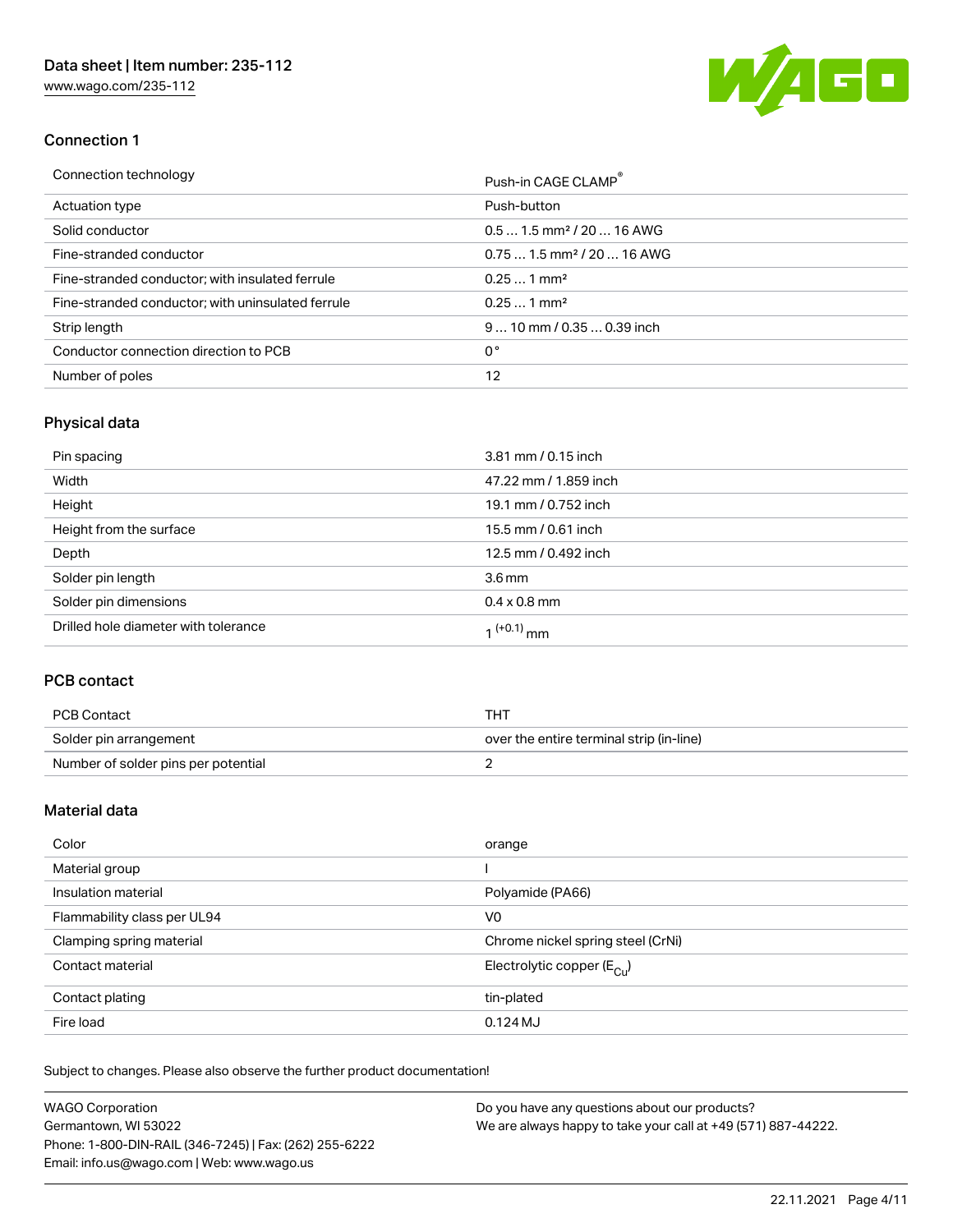[www.wago.com/235-112](http://www.wago.com/235-112)



| Weight                            | 7 <sub>0</sub> |
|-----------------------------------|----------------|
| <b>Environmental requirements</b> |                |

| Limit temperature range | $-60+105 °C$ |
|-------------------------|--------------|
|                         |              |

## Commercial data

| Product Group         | 4 (Printed Circuit) |
|-----------------------|---------------------|
| PU (SPU)              | 100 (25) Stück      |
| Packaging type        | box                 |
| Country of origin     | <b>CH</b>           |
| <b>GTIN</b>           | 4044918829007       |
| Customs tariff number | 8536904000          |

## Approvals / Certificates

#### Country specific Approvals

| Logo | Approval                                                                   | <b>Additional Approval Text</b> | Certificate<br>name  |
|------|----------------------------------------------------------------------------|---------------------------------|----------------------|
|      | <b>CCA</b><br>DEKRA Certification B.V.                                     | EN 60947                        | NTR NL-<br>7144      |
| KEMA | <b>CCA</b><br>DEKRA Certification B.V.                                     | EN 60947                        | 2149549.02           |
|      | <b>CCA</b><br>DEKRA Certification B.V.                                     | EN 60998                        | <b>NTRNL</b><br>6919 |
|      | <b>CCA</b><br>DEKRA Certification B.V.                                     | EN 60947-7-4                    | NTR NL-<br>7774      |
|      | <b>CSA</b><br>DEKRA Certification B.V.                                     | C22.2                           | 1673956              |
| DE   | <b>VDE</b><br>VDE Prüf- und Zertifizierungsinstitut                        | EN 60947                        | 40029328             |
|      | Subject to changes. Please also observe the further product documentation! |                                 |                      |

| <b>WAGO Corporation</b>                                | Do you have any questions about our products?                 |
|--------------------------------------------------------|---------------------------------------------------------------|
| Germantown, WI 53022                                   | We are always happy to take your call at +49 (571) 887-44222. |
| Phone: 1-800-DIN-RAIL (346-7245)   Fax: (262) 255-6222 |                                                               |
| Email: info.us@wago.com   Web: www.wago.us             |                                                               |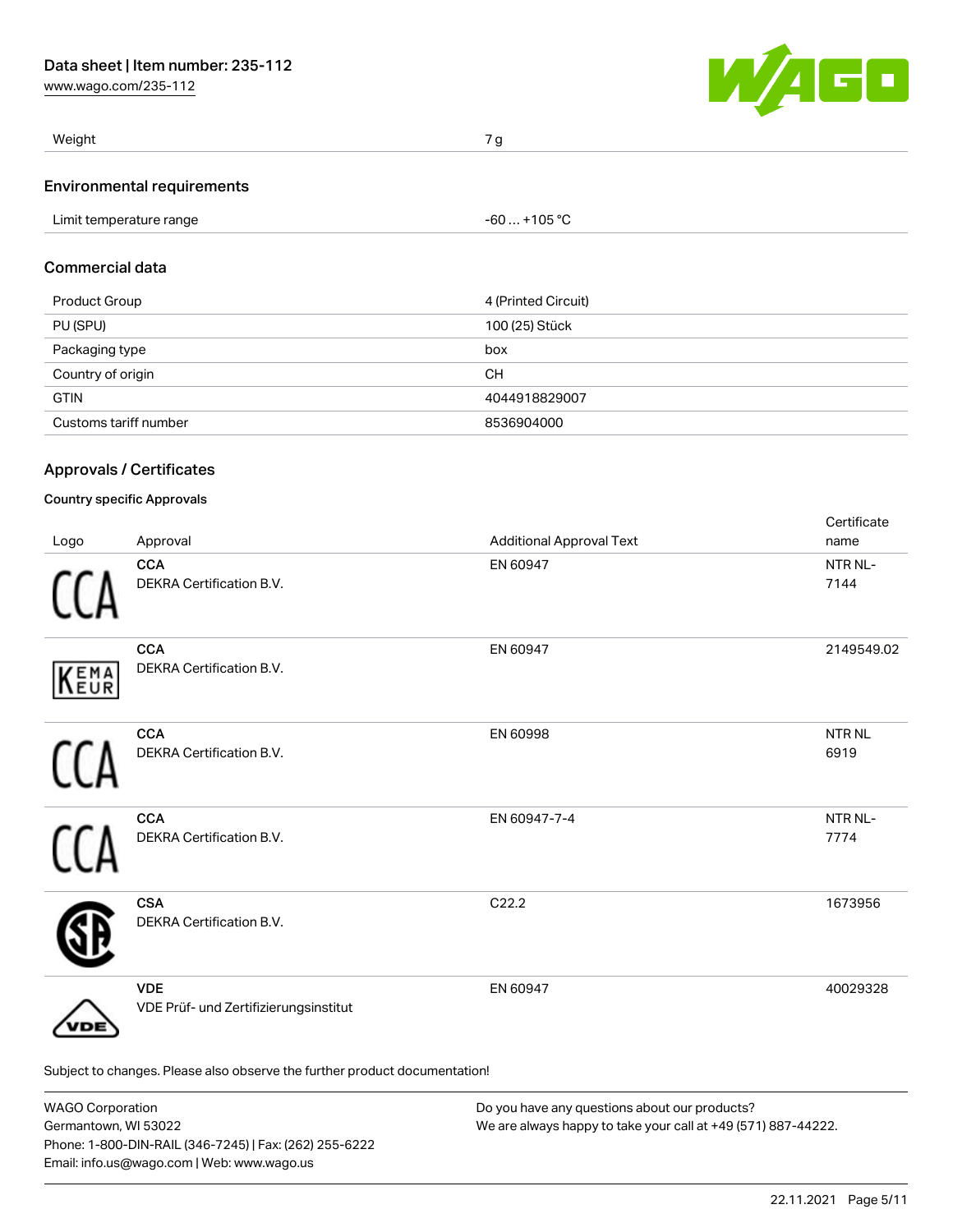[www.wago.com/235-112](http://www.wago.com/235-112)



#### Ship Approvals

| Logo                          | Approval                                                | <b>Additional Approval Text</b> | Certificate<br>name               |
|-------------------------------|---------------------------------------------------------|---------------------------------|-----------------------------------|
| ABS                           | <b>ABS</b><br>American Bureau of Shipping               | $\overline{\phantom{0}}$        | $19-$<br>HG1869876-<br><b>PDA</b> |
| 虁<br><b>BUREAU</b><br>VERITAS | BV<br>Bureau Veritas S.A.                               | <b>IEC 60998</b>                | 11915/D0<br>BV                    |
|                               | <b>DNV GL</b><br>Det Norske Veritas, Germanischer Lloyd | $\overline{\phantom{0}}$        | TAE000016Z                        |

# Optional accessories

Phone: 1-800-DIN-RAIL (346-7245) | Fax: (262) 255-6222

Email: info.us@wago.com | Web: www.wago.us

## Tools

| Operating tool                                  |                                                                                                                                                                                                      |                                                                                                                |                                  |
|-------------------------------------------------|------------------------------------------------------------------------------------------------------------------------------------------------------------------------------------------------------|----------------------------------------------------------------------------------------------------------------|----------------------------------|
|                                                 | Item no.: 210-657<br>Operating tool; Blade: 3.5 x 0.5 mm; with a partially insulated shaft; short; multicoloured                                                                                     |                                                                                                                | www.wago.com/210-657             |
| P                                               | Item no.: 210-720<br>Operating tool; Blade: 3.5 x 0.5 mm; with a partially insulated shaft; multicoloured                                                                                            |                                                                                                                | www.wago.com/210-720             |
| Marking accessories                             |                                                                                                                                                                                                      |                                                                                                                |                                  |
| Marking strip                                   |                                                                                                                                                                                                      |                                                                                                                |                                  |
|                                                 | Item no.: 210-332/381-202<br>Marking strips; as a DIN A4 sheet; MARKED; 1-16 (160x); Height of marker strip: 3 mm; Strip length 182<br>mm; Horizontal marking; Self-adhesive; white                  |                                                                                                                | www.wago.com/210-332<br>/381-202 |
|                                                 | Item no.: 210-332/381-206<br>Marking strips; as a DIN A4 sheet; MARKED; 33-48 (160x); Height of marker strip: 3 mm; Strip length<br>182 mm; Horizontal marking; Self-adhesive; white                 |                                                                                                                | www.wago.com/210-332<br>/381-206 |
|                                                 | Item no.: 210-332/381-205<br>Marking strips; as a DIN A4 sheet; MARKED; 1-32 (80x); Height of marker strip: 3 mm; Strip length 182<br>mm; Horizontal marking; Self-adhesive; white                   |                                                                                                                | www.wago.com/210-332<br>/381-205 |
|                                                 | Item no.: 210-332/381-204<br>Marking strips; as a DIN A4 sheet; MARKED; 17-32 (160x); Height of marker strip: 3 mm; Strip length<br>182 mm; Horizontal marking; Self-adhesive; white                 |                                                                                                                | www.wago.com/210-332<br>/381-204 |
| <b>Ferrules</b>                                 |                                                                                                                                                                                                      |                                                                                                                |                                  |
| Ferrule                                         |                                                                                                                                                                                                      |                                                                                                                |                                  |
|                                                 | Item no.: 216-101<br>Ferrule; Sleeve for 0.5 mm <sup>2</sup> / AWG 22; uninsulated; electro-tin plated; silver-colored<br>Subject to changes. Please also observe the further product documentation! |                                                                                                                | www.wago.com/216-101             |
| <b>WAGO Corporation</b><br>Germantown, WI 53022 |                                                                                                                                                                                                      | Do you have any questions about our products?<br>We are always happy to take your call at +49 (571) 887-44222. |                                  |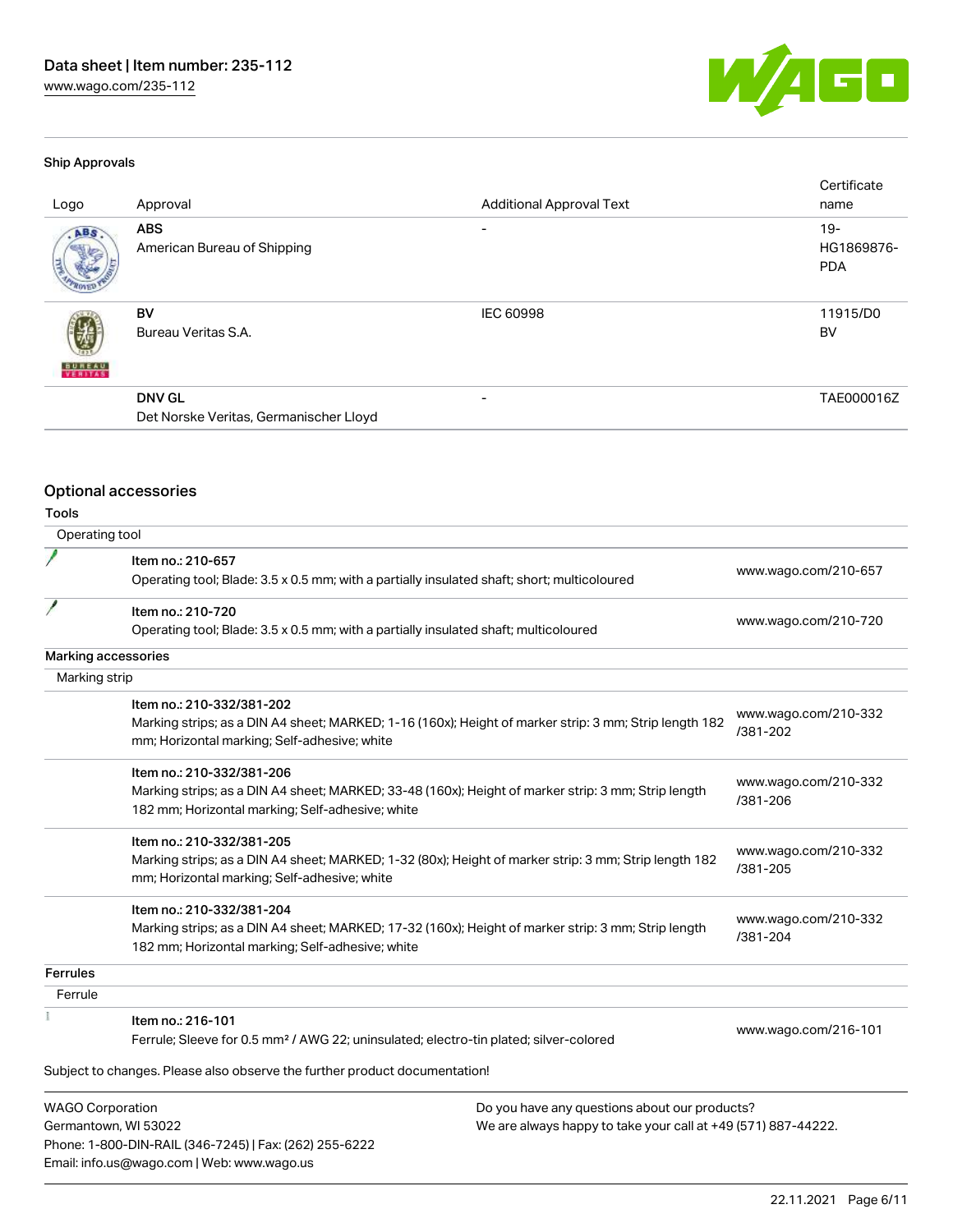## Data sheet | Item number: 235-112

[www.wago.com/235-112](http://www.wago.com/235-112)



|            | Item no.: 216-102                                                                                                                                                 | www.wago.com/216-102 |
|------------|-------------------------------------------------------------------------------------------------------------------------------------------------------------------|----------------------|
|            | Ferrule; Sleeve for 0.75 mm <sup>2</sup> / AWG 20; uninsulated; electro-tin plated; silver-colored                                                                |                      |
|            | Item no.: 216-103                                                                                                                                                 | www.wago.com/216-103 |
|            | Ferrule; Sleeve for 1 mm <sup>2</sup> / AWG 18; uninsulated; electro-tin plated                                                                                   |                      |
| $\ddot{x}$ | Item no.: 216-123                                                                                                                                                 | www.wago.com/216-123 |
|            | Ferrule; Sleeve for 1 mm <sup>2</sup> / AWG 18; uninsulated; electro-tin plated; silver-colored                                                                   |                      |
|            | Item no.: 216-122                                                                                                                                                 |                      |
|            | Ferrule; Sleeve for 0.75 mm <sup>2</sup> / AWG 20; uninsulated; electro-tin plated; silver-colored                                                                | www.wago.com/216-122 |
|            | Item no.: 216-142                                                                                                                                                 |                      |
|            | Ferrule; Sleeve for 0.75 mm <sup>2</sup> / 18 AWG; uninsulated; electro-tin plated; electrolytic copper; gastight<br>crimped; acc. to DIN 46228, Part 1/08.92     | www.wago.com/216-142 |
|            |                                                                                                                                                                   |                      |
|            | Item no.: 216-132<br>Ferrule; Sleeve for 0.34 mm <sup>2</sup> / AWG 24; uninsulated; electro-tin plated                                                           | www.wago.com/216-132 |
|            |                                                                                                                                                                   |                      |
|            | Item no.: 216-121<br>Ferrule; Sleeve for 0.5 mm <sup>2</sup> / AWG 22; uninsulated; electro-tin plated; silver-colored                                            | www.wago.com/216-121 |
|            | Item no.: 216-143                                                                                                                                                 |                      |
|            | Ferrule; Sleeve for 1 mm <sup>2</sup> / AWG 18; uninsulated; electro-tin plated; electrolytic copper; gastight                                                    | www.wago.com/216-143 |
|            | crimped; acc. to DIN 46228, Part 1/08.92                                                                                                                          |                      |
| 1          | Item no.: 216-131                                                                                                                                                 | www.wago.com/216-131 |
|            | Ferrule; Sleeve for 0.25 mm <sup>2</sup> / AWG 24; uninsulated; electro-tin plated; silver-colored                                                                |                      |
|            | Item no.: 216-141                                                                                                                                                 |                      |
|            | Ferrule; Sleeve for 0.5 mm <sup>2</sup> / 20 AWG; uninsulated; electro-tin plated; electrolytic copper; gastight<br>crimped; acc. to DIN 46228, Part 1/08.92      | www.wago.com/216-141 |
|            |                                                                                                                                                                   |                      |
|            | Item no.: 216-152<br>Ferrule; Sleeve for 0.34 mm <sup>2</sup> / AWG 24; uninsulated; electro-tin plated                                                           | www.wago.com/216-152 |
|            |                                                                                                                                                                   |                      |
|            | Item no.: 216-203<br>Ferrule; Sleeve for 1 mm <sup>2</sup> / AWG 18; insulated; electro-tin plated; red                                                           | www.wago.com/216-203 |
|            |                                                                                                                                                                   |                      |
|            | Item no.: 216-202<br>Ferrule; Sleeve for 0.75 mm <sup>2</sup> / 18 AWG; insulated; electro-tin plated; gray                                                       | www.wago.com/216-202 |
|            |                                                                                                                                                                   |                      |
|            | Item no.: 216-151                                                                                                                                                 | www.wago.com/216-151 |
|            | Ferrule; Sleeve for 0.25 mm <sup>2</sup> / AWG 24; uninsulated; electro-tin plated                                                                                |                      |
|            | Item no.: 216-201                                                                                                                                                 | www.wago.com/216-201 |
|            | Ferrule; Sleeve for 0.5 mm <sup>2</sup> / 20 AWG; insulated; electro-tin plated; white                                                                            |                      |
|            | Item no.: 216-223                                                                                                                                                 | www.wago.com/216-223 |
|            | Ferrule; Sleeve for 1 mm <sup>2</sup> / AWG 18; insulated; electro-tin plated; red                                                                                |                      |
|            | Item no.: 216-241                                                                                                                                                 |                      |
|            | Ferrule; Sleeve for 0.5 mm <sup>2</sup> / 20 AWG; insulated; electro-tin plated; electrolytic copper; gastight<br>crimped; acc. to DIN 46228, Part 4/09.90; white | www.wago.com/216-241 |
|            | Item no.: 216-242                                                                                                                                                 |                      |
|            |                                                                                                                                                                   |                      |

Subject to changes. Please also observe the further product documentation!

WAGO Corporation Germantown, WI 53022 Phone: 1-800-DIN-RAIL (346-7245) | Fax: (262) 255-6222 Email: info.us@wago.com | Web: www.wago.us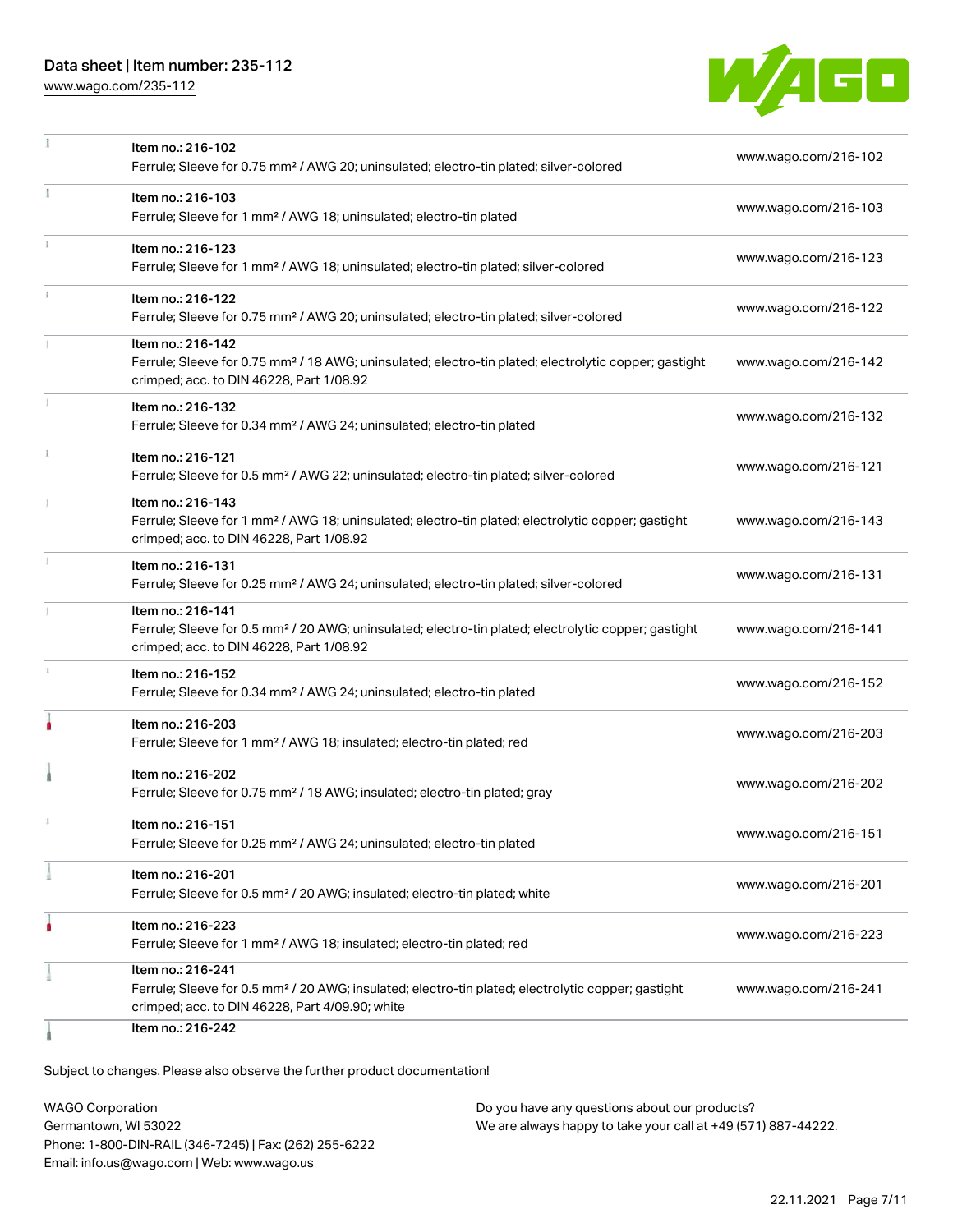W/4GO

|   | Ferrule; Sleeve for 0.75 mm <sup>2</sup> / 18 AWG; insulated; electro-tin plated; electrolytic copper; gastight<br>crimped; acc. to DIN 46228, Part 4/09.90; gray                                       | www.wago.com/216-242 |
|---|---------------------------------------------------------------------------------------------------------------------------------------------------------------------------------------------------------|----------------------|
|   | Item no.: 216-222<br>Ferrule; Sleeve for 0.75 mm <sup>2</sup> / 18 AWG; insulated; electro-tin plated; gray                                                                                             | www.wago.com/216-222 |
|   | Item no.: 216-221<br>Ferrule; Sleeve for 0.5 mm <sup>2</sup> / 20 AWG; insulated; electro-tin plated; white                                                                                             | www.wago.com/216-221 |
|   | Item no.: 216-243<br>Ferrule; Sleeve for 1 mm <sup>2</sup> / AWG 18; insulated; electro-tin plated; electrolytic copper; gastight crimped; www.wago.com/216-243<br>acc. to DIN 46228, Part 4/09.90; red |                      |
|   | Item no.: 216-263<br>Ferrule; Sleeve for 1 mm <sup>2</sup> / AWG 18; insulated; electro-tin plated; electrolytic copper; gastight crimped; www.wago.com/216-263<br>acc. to DIN 46228, Part 4/09.90; red |                      |
|   | Item no.: 216-262<br>Ferrule; Sleeve for 0.75 mm <sup>2</sup> / 18 AWG; insulated; electro-tin plated; electrolytic copper; gastight<br>crimped; acc. to DIN 46228, Part 4/09.90; gray                  | www.wago.com/216-262 |
|   | Item no.: 216-301<br>Ferrule; Sleeve for 0.25 mm <sup>2</sup> / AWG 24; insulated; electro-tin plated; yellow                                                                                           | www.wago.com/216-301 |
|   | Item no.: 216-321<br>Ferrule; Sleeve for 0.25 mm <sup>2</sup> / AWG 24; insulated; electro-tin plated; yellow                                                                                           | www.wago.com/216-321 |
|   | Item no.: 216-322<br>Ferrule; Sleeve for 0.34 mm <sup>2</sup> / 22 AWG; insulated; electro-tin plated; green                                                                                            | www.wago.com/216-322 |
| ٠ | Item no.: 216-302<br>Ferrule; Sleeve for 0.34 mm <sup>2</sup> / 22 AWG; insulated; electro-tin plated; light turquoise                                                                                  | www.wago.com/216-302 |

## Downloads Documentation

| <b>Additional Information</b> |
|-------------------------------|

| Technical explanations | 2019 Apr 3 | pdf<br>2.0 MB   | Download |
|------------------------|------------|-----------------|----------|
|                        |            | pdf<br>125.0 kB | Download |

# CAD files PCB Design

| Symbol and Footprint 235-112                                                        | URL | Download |
|-------------------------------------------------------------------------------------|-----|----------|
| CAx data for your PCB design, consisting of "schematic symbols and PCB footprints", |     |          |
| allow easy integration of the WAGO component into your development environment.     |     |          |

#### Supported formats:

Subject to changes. Please also observe the further product documentation!

| <b>WAGO Corporation</b>                                | Do you have any questions about our products?                 |
|--------------------------------------------------------|---------------------------------------------------------------|
| Germantown, WI 53022                                   | We are always happy to take your call at +49 (571) 887-44222. |
| Phone: 1-800-DIN-RAIL (346-7245)   Fax: (262) 255-6222 |                                                               |
| Email: info.us@wago.com   Web: www.wago.us             |                                                               |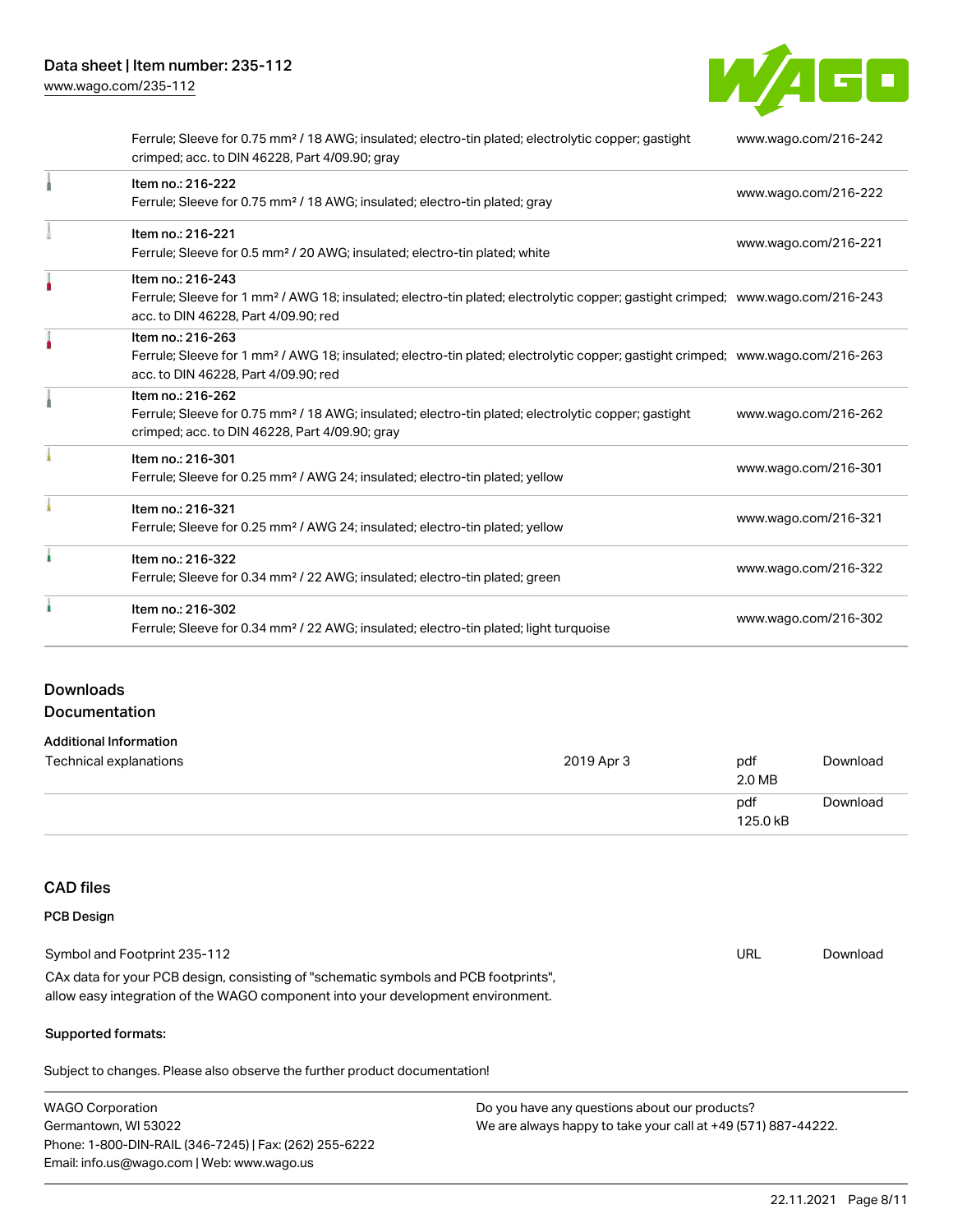- П Accel EDA 14 & 15
- П Altium 6 to current version
- $\blacksquare$ Cadence Allegro
- $\blacksquare$ **DesignSpark**
- Eagle Libraries  $\blacksquare$
- П KiCad
- $\blacksquare$ Mentor Graphics BoardStation
- $\blacksquare$ Mentor Graphics Design Architect
- $\blacksquare$ Mentor Graphics Design Expedition 99 and 2000
- $\blacksquare$ OrCAD 9.X PCB and Capture
- П PADS PowerPCB 3, 3.5, 4.X, and 5.X
- П PADS PowerPCB and PowerLogic 3.0
- $\blacksquare$ PCAD 2000, 2001, 2002, 2004, and 2006
- П Pulsonix 8.5 or newer
- $\blacksquare$ **STL**

CAE data

- $\blacksquare$ 3D STEP
- $\blacksquare$ TARGET 3001!
- $\blacksquare$ View Logic ViewDraw
- $\blacksquare$ Quadcept

Germantown, WI 53022

Phone: 1-800-DIN-RAIL (346-7245) | Fax: (262) 255-6222

Email: info.us@wago.com | Web: www.wago.us

- П Zuken CadStar 3 and 4
- $\blacksquare$ Zuken CR-5000 and CR-8000

PCB Component Libraries (EDA), PCB CAD Library Ultra Librarian

| ZUKEN Portal 235-112                                                       |                                               | <b>URL</b> | Download |
|----------------------------------------------------------------------------|-----------------------------------------------|------------|----------|
| EPLAN Data Portal 235-112                                                  |                                               | <b>URL</b> | Download |
| CAD data                                                                   |                                               |            |          |
| 2D/3D Models 235-112                                                       |                                               | <b>URL</b> | Download |
| <b>Environmental Product Compliance</b>                                    |                                               |            |          |
| <b>Compliance Search</b>                                                   |                                               |            |          |
| Environmental Product Compliance 235-112                                   |                                               | <b>URL</b> | Download |
| Subject to changes. Please also observe the further product documentation! |                                               |            |          |
| <b>WAGO Corporation</b>                                                    | Do you have any questions about our products? |            |          |



We are always happy to take your call at +49 (571) 887-44222.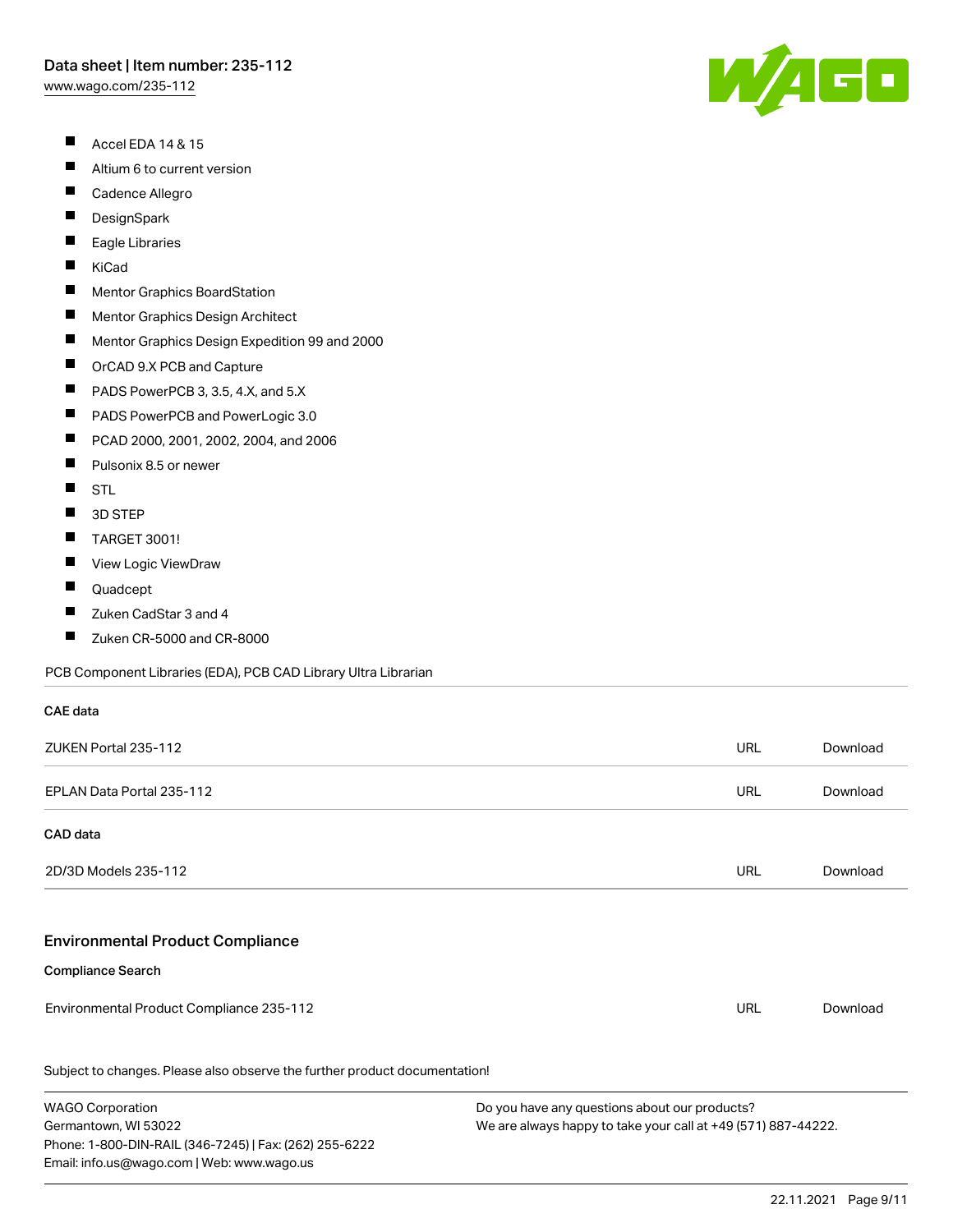

PCB terminal block; push-button; 1.5 mm²; Pin spacing 3.81 mm; 12-pole; Push-in CAGE CLAMP®; 1,50 mm²; orange

#### Installation Notes

Conductor termination





Insert/remove fine-stranded conductors



Insert solid conductors via push-in termination.

Inserting/removing fine-stranded conductors via push-button.

#### Installation



with ferrules via push-button.

Combining 1- and 2-conductor terminal blocks with different pin spacing.

#### **Testing**

Subject to changes. Please also observe the further product documentation!

WAGO Corporation Germantown, WI 53022 Phone: 1-800-DIN-RAIL (346-7245) | Fax: (262) 255-6222 Email: info.us@wago.com | Web: www.wago.us